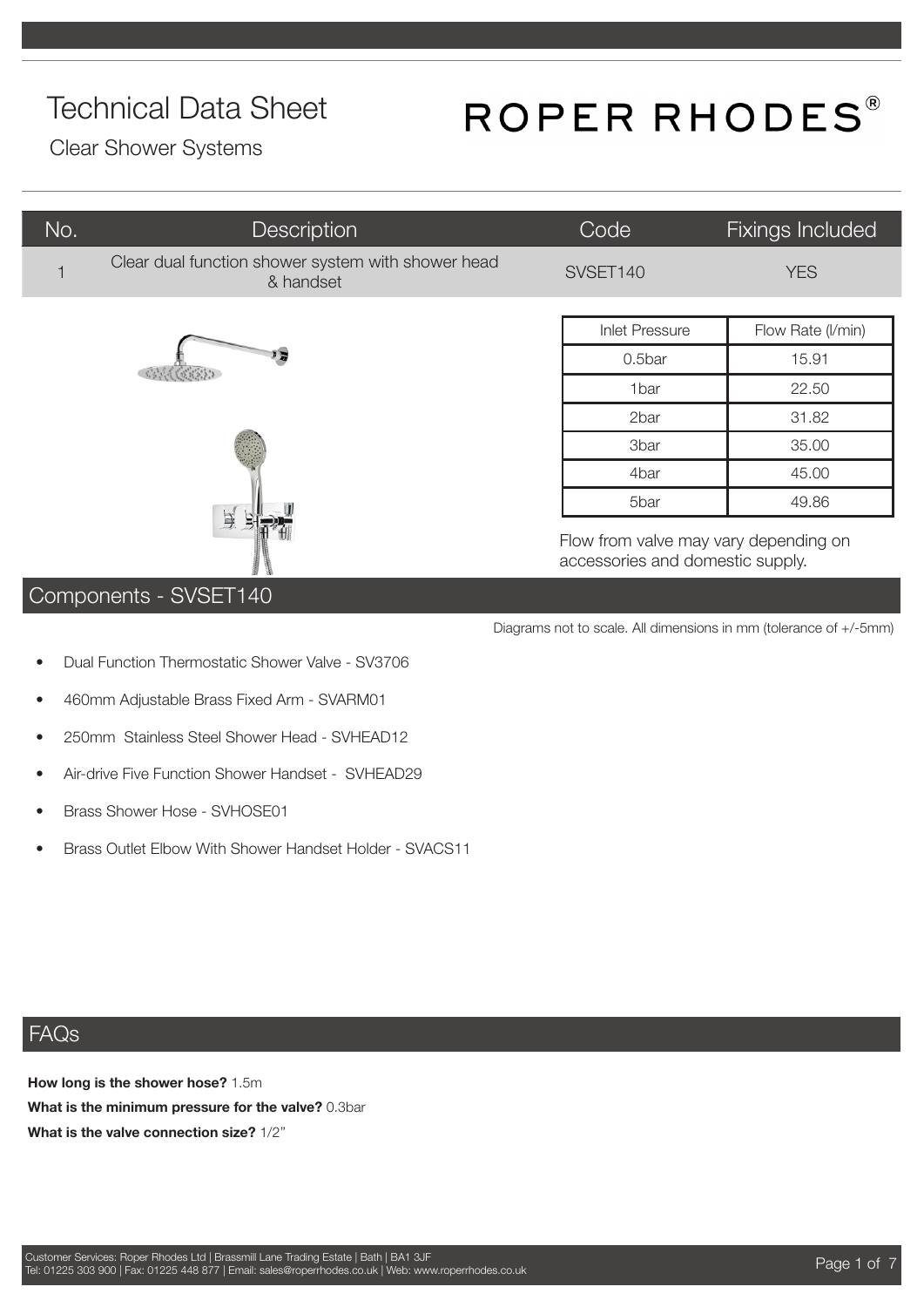# ROPER RHODES®

Clear Shower Systems

| No. | Description                                                                  | Code                  | <b>Fixings Included</b> |
|-----|------------------------------------------------------------------------------|-----------------------|-------------------------|
|     | Clear Dual Function Shower System With Fixed<br><b>Head &amp; Riser Rail</b> | SVSET141              | <b>YES</b>              |
|     |                                                                              | <b>Inlet Pressure</b> | Flow Rate (I/min)       |
|     |                                                                              | 0.5bar                | 15.91                   |
|     |                                                                              | 1bar                  | 22.50                   |
|     |                                                                              | 2bar                  | 31.82                   |
|     |                                                                              | 3bar                  | 35.00                   |
|     |                                                                              | 4bar                  | 45.00                   |
|     |                                                                              | 5bar                  | 49.86                   |

Flow from valve may vary depending on accessories and domestic supply.

Diagrams not to scale. All dimensions in mm (tolerance of +/-5mm)

#### Components - SVSET141

- Dual Function Thermostatic Shower Valve SV3706
- 460mm Adjustable Brass Fixed Arm SVARM01
- 250mm Stainless Steel Shower Head SVHEAD12
- Air-drive Five Function Shower Handset SVHEAD29
- Brass Shower Hose SVHOSE01
- Riser Rail SVRAIL05
- Outlet Elbow With Shower Handset Holder SVACS03

#### FAQs

**What is the rail fixing centres?** 595mm **How long is the shower hose?** 1.5m **What is the minimum pressure for the valve?** 0.3bar **What is the valve connection size?** 1/2''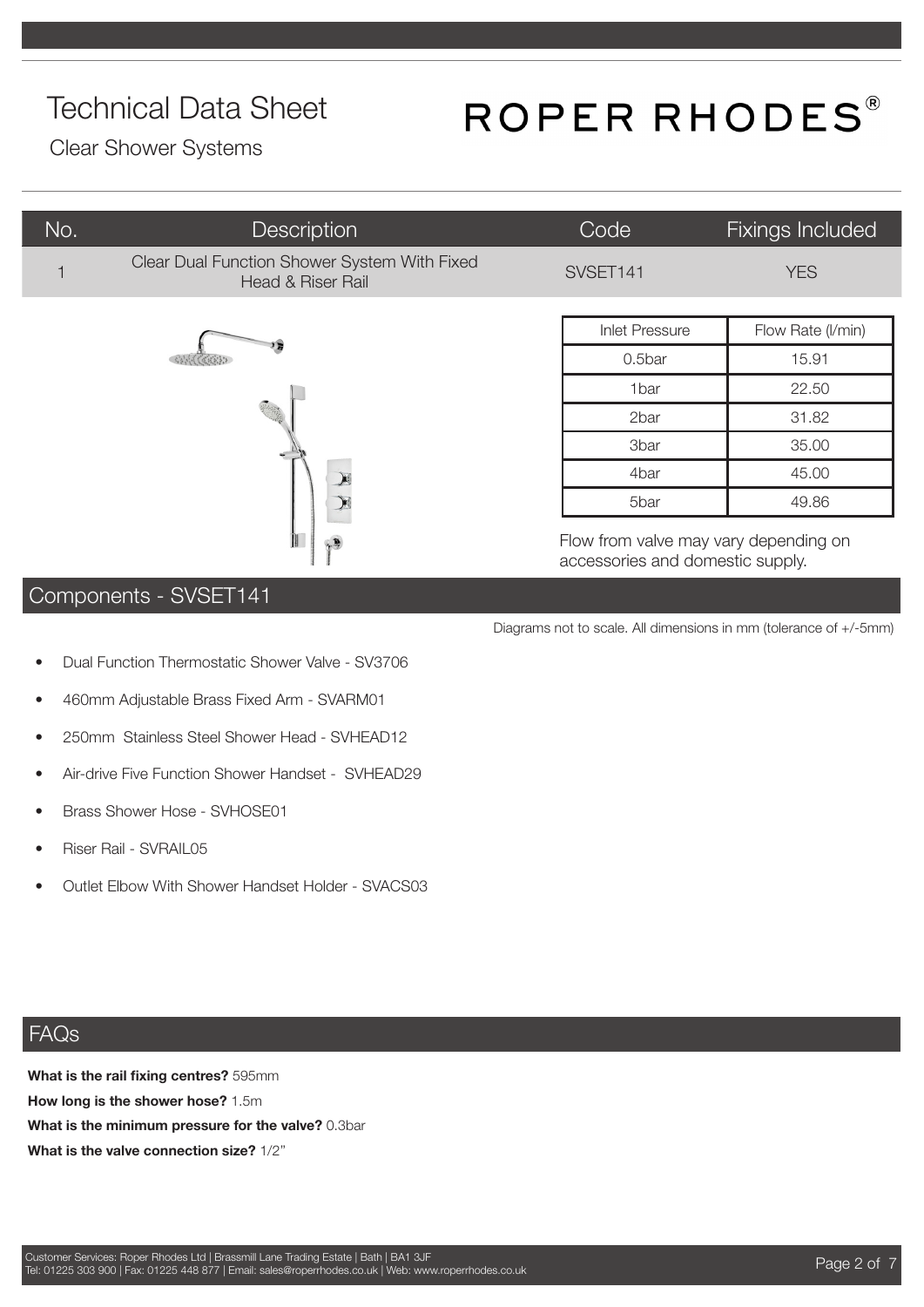# ROPER RHODES®

Diagrams not to scale. All dimensions in mm (tolerance of +/-5mm)

Clear Shower Systems

| No.           | <b>Description</b>                                                       | Code                                                                      | Fixings Included  |
|---------------|--------------------------------------------------------------------------|---------------------------------------------------------------------------|-------------------|
|               | Clear Triple Function Shower System With<br><b>Smartflow Bath Filler</b> | SVSET142                                                                  | <b>YES</b>        |
|               |                                                                          | <b>Inlet Pressure</b>                                                     | Flow Rate (I/min) |
|               |                                                                          | 1 <sub>bar</sub>                                                          | 23.60             |
|               |                                                                          | 2bar                                                                      | 33.37             |
|               |                                                                          | <b>3bar</b>                                                               | 37.00             |
|               |                                                                          | 4bar                                                                      | 47.20             |
|               | 豌<br>頭                                                                   | 5bar                                                                      | 52.30             |
| $\frac{1}{2}$ |                                                                          | Flow from valve may vary depending on<br>accessories and domestic supply. |                   |

 $\overline{u}$ 

#### Components - SVSET142

- Triple Function Thermostatic Shower Valve SV3709
- 460mm Adjustable Brass Fixed Arm SVARM01
- 250mm Stainless Steel Shower Head SVHEAD12
- Air-drive Five Function Shower Handset SVHEAD29
- Brass Shower Hose SVHOSE01
- Riser Rail SVRAIL05
- Brass Wall Elbow SVACS03
- Smartflow Bath Filler SVACS02

#### FAQs

**What is the rail fixing centres?** 595mm **How long is the shower hose?** 1.5m **What is the minimum pressure for the valve?** 1bar **What is the valve connection size?** 1/2''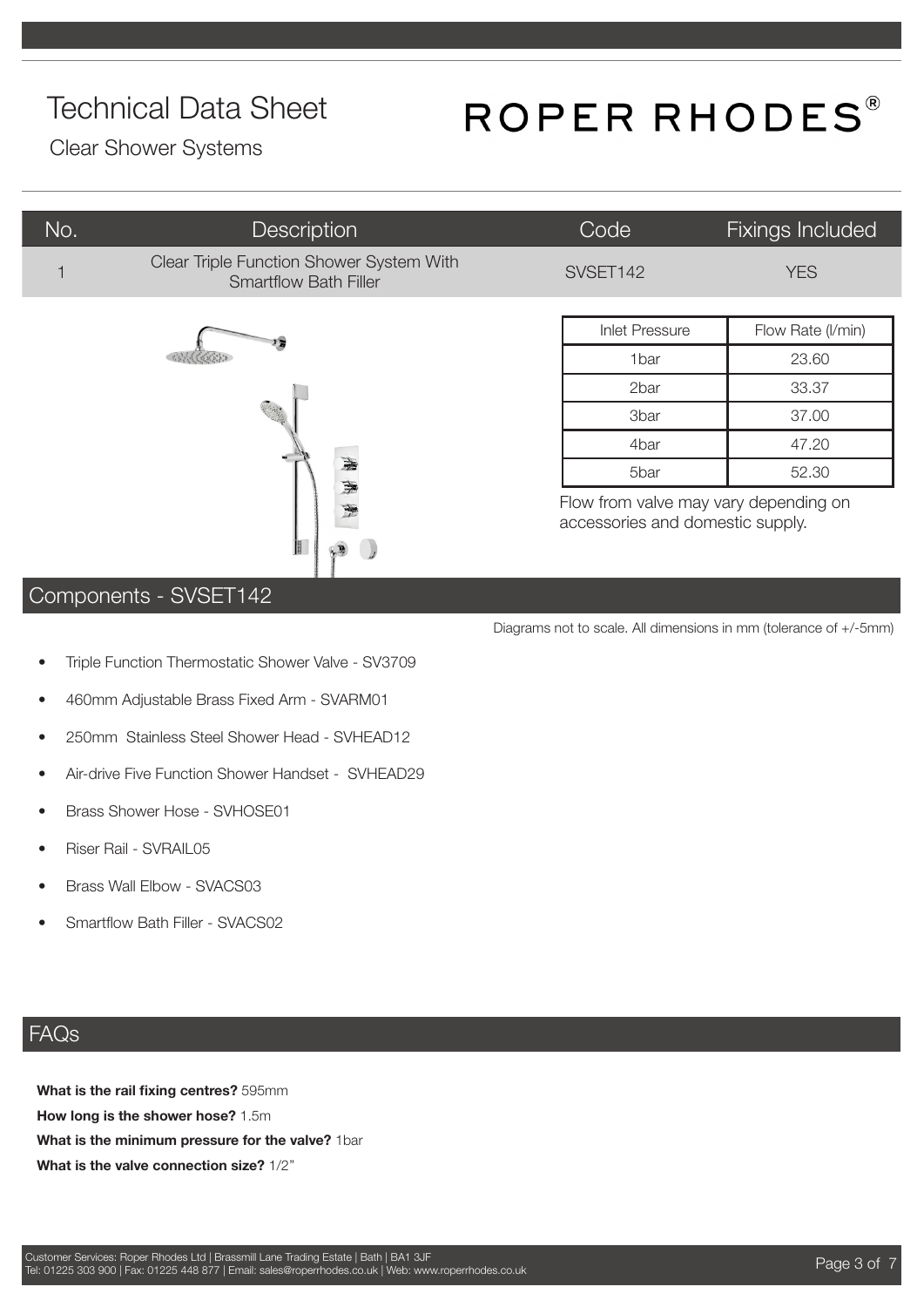# ROPER RHODES®

Thermostatic Concealed Valves

| No.          | <b>Description</b>                 |                                          | Code                  | <b>Fixings Included</b> |
|--------------|------------------------------------|------------------------------------------|-----------------------|-------------------------|
| $\mathbf{1}$ | Thermostatic Single Function Valve |                                          | SV3713                | <b>YES</b>              |
|              |                                    | Flow from valve may vary<br>depending on |                       |                         |
|              |                                    |                                          | <b>Inlet Pressure</b> | Flow Rate (I/min)       |
|              |                                    | accessories and domestic                 | 0.1bar                | 7.43                    |
|              |                                    | supply.                                  | 0.2bar                | 10.50                   |
|              |                                    |                                          | 0.3bar                | 12.87                   |
|              |                                    | 0.4bar                                   | 14.86                 |                         |
|              |                                    |                                          | 0.5bar                | 16.61                   |
|              |                                    |                                          | 1bar                  | 23.50                   |
|              |                                    |                                          | 2bar                  | 33.23                   |

### Dimensions - SV3713

Diagrams not to scale. All dimensions in mm (tolerance of +/-5mm)



\*Dimensions are subject to change, customers are advised to measure actual product before commencing installation.

#### FAQs

What is included in the valve box? The valve, a cover plate, a set of handles and trim rings.

**How many fixing holes does the valve have?** Four - two on the bottom and two on top of the valve.

**What is the size of the connections?** The valve uses 3/4" connections.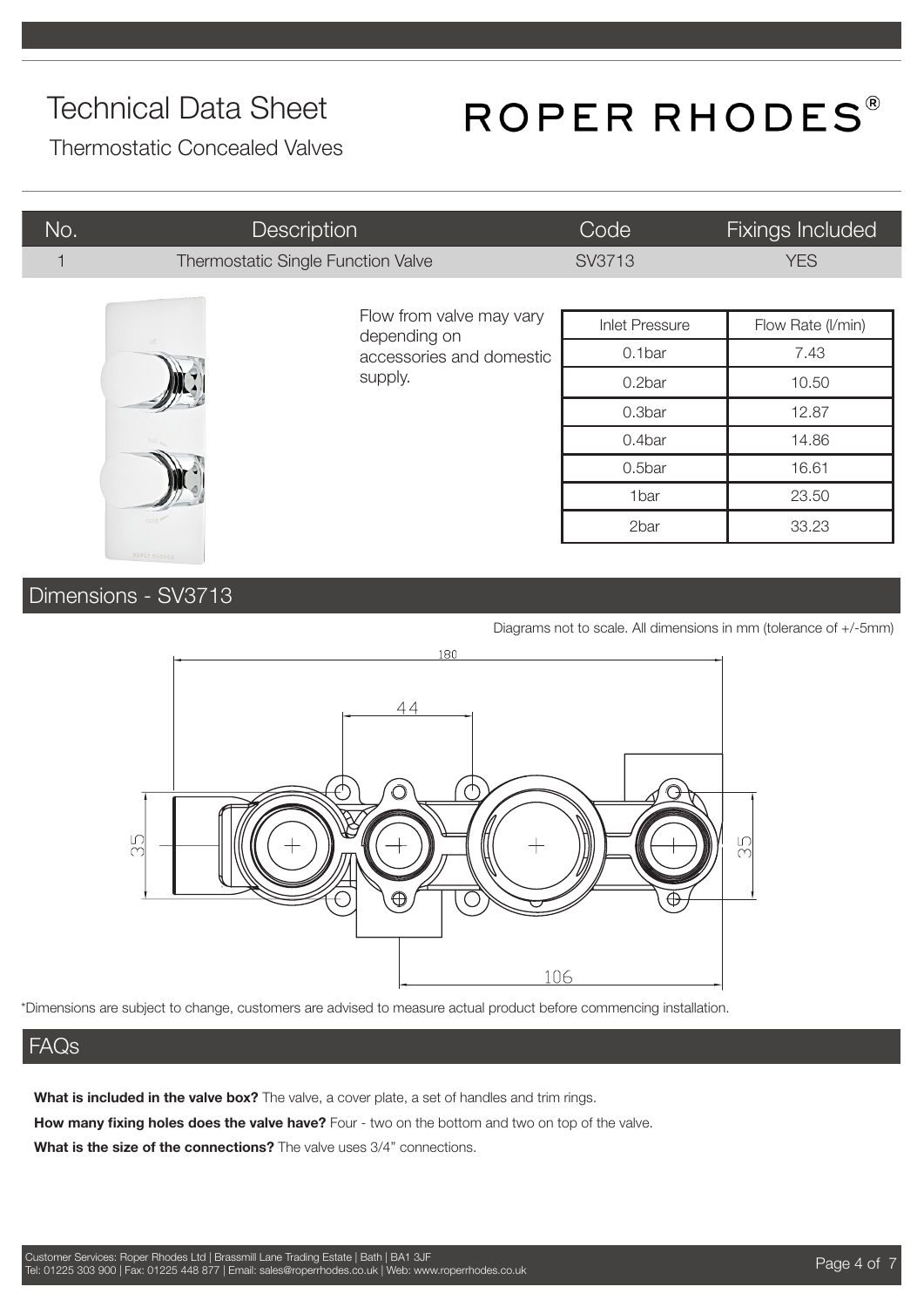# ROPER RHODES®

Thermostatic Concealed Valves

| No. | <b>Description</b>                      | Code                                                                      | <b>Fixings Included</b> |
|-----|-----------------------------------------|---------------------------------------------------------------------------|-------------------------|
|     | <b>Thermostatic Dual Function Valve</b> | SV3706                                                                    | <b>YES</b>              |
|     |                                         | <b>Inlet Pressure</b>                                                     | Flow Rate (I/min)       |
|     |                                         | 0.3bar                                                                    | 12.32                   |
|     |                                         | 0.4bar                                                                    | 14.23                   |
|     |                                         | 0.5bar                                                                    | 15.91                   |
|     |                                         | 1bar                                                                      | 22.50                   |
|     |                                         | 2bar                                                                      | 31.82                   |
|     |                                         | 3bar                                                                      | 35.00                   |
|     |                                         | Flow from valve may vary depending on<br>accessories and domestic supply. |                         |

#### Dimensions - SV3706

Diagrams not to scale. All dimensions in mm (tolerance of +/-5mm)170 14.5 90 ◯ lo<br>M m<br>S G 80,5 84,5

\*Dimensions are subject to change, customers are advised to measure actual product before commencing installation.

#### FAQs

**What is included in the valve box?** The valve, a cover plate, a set of handles and trim rings.

**How many fixing holes does the valve have?** Four - two on the bottom and two on top of the valve.

**What is the size of the connections?** The valve uses 1/2" connections.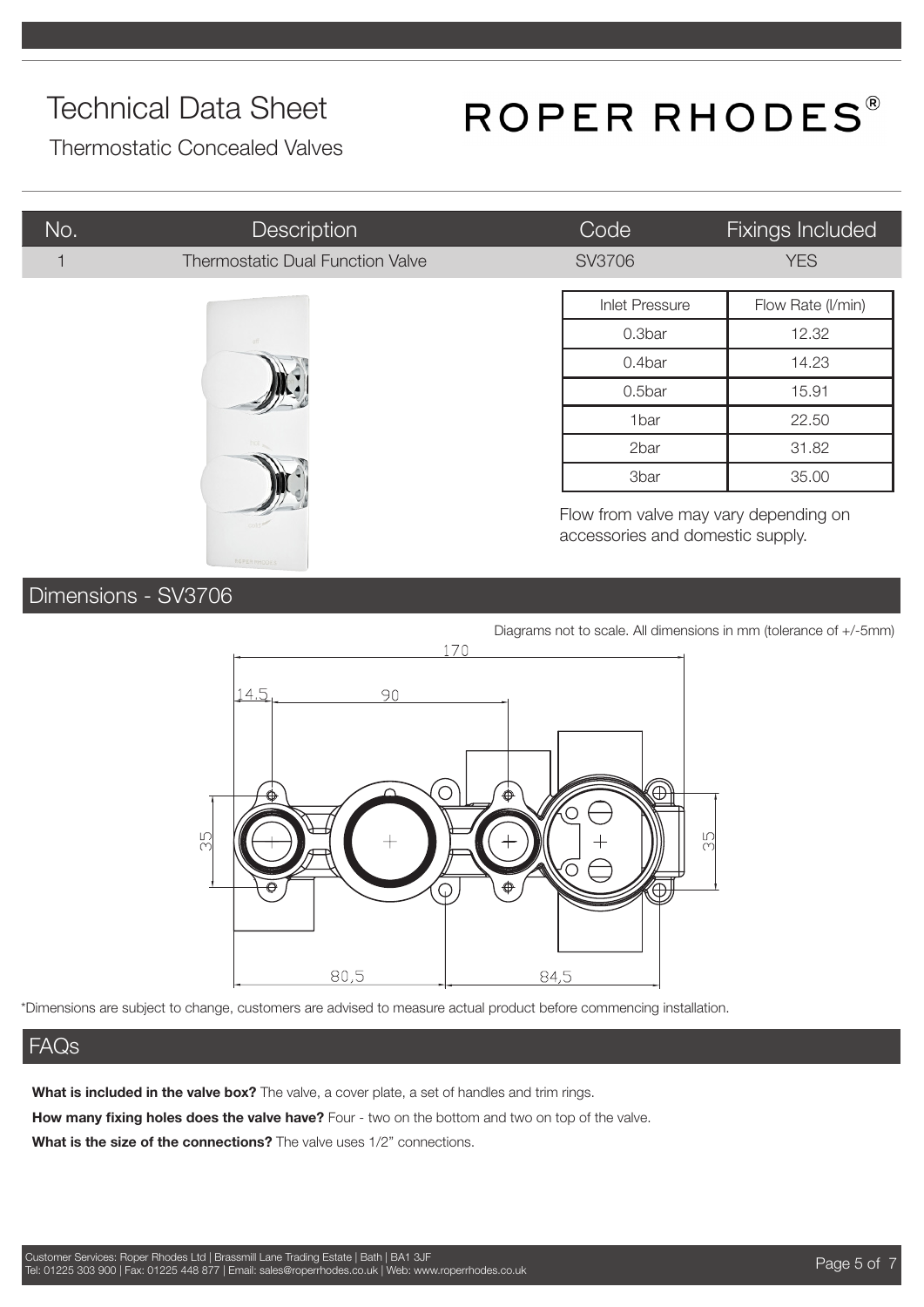# ROPER RHODES®

Thermostatic Concealed Valves

| No. | Description                        | Code                  | Fixings Included                                                          |  |
|-----|------------------------------------|-----------------------|---------------------------------------------------------------------------|--|
|     | Thermostatic Triple Function Valve | SV3709                | <b>YES</b>                                                                |  |
|     |                                    | <b>Inlet Pressure</b> | Flow Rate (I/min)                                                         |  |
|     |                                    | 1bar                  | 23.60                                                                     |  |
|     |                                    | 2bar                  | 33.37                                                                     |  |
|     |                                    | <b>3bar</b>           | 37.00                                                                     |  |
|     |                                    | 4bar                  | 47.20                                                                     |  |
|     | 5bar                               | 52.30                 |                                                                           |  |
|     |                                    |                       | Flow from valve may vary depending on<br>accessories and domestic supply. |  |

### Dimensions - SV3709

Diagrams not to scale. All dimensions in mm (tolerance of +/-5mm)



\*Dimensions are subject to change, customers are advised to measure actual product before commencing installation.

#### FAQs

**What is included in the valve box?** The valve, a cover plate, a set of handles and trim rings. **How many fixing holes does the valve have?** Four - two on the bottom and two on top of the valve.

**What is the size of the connections?** The valve uses 1/2" connections.